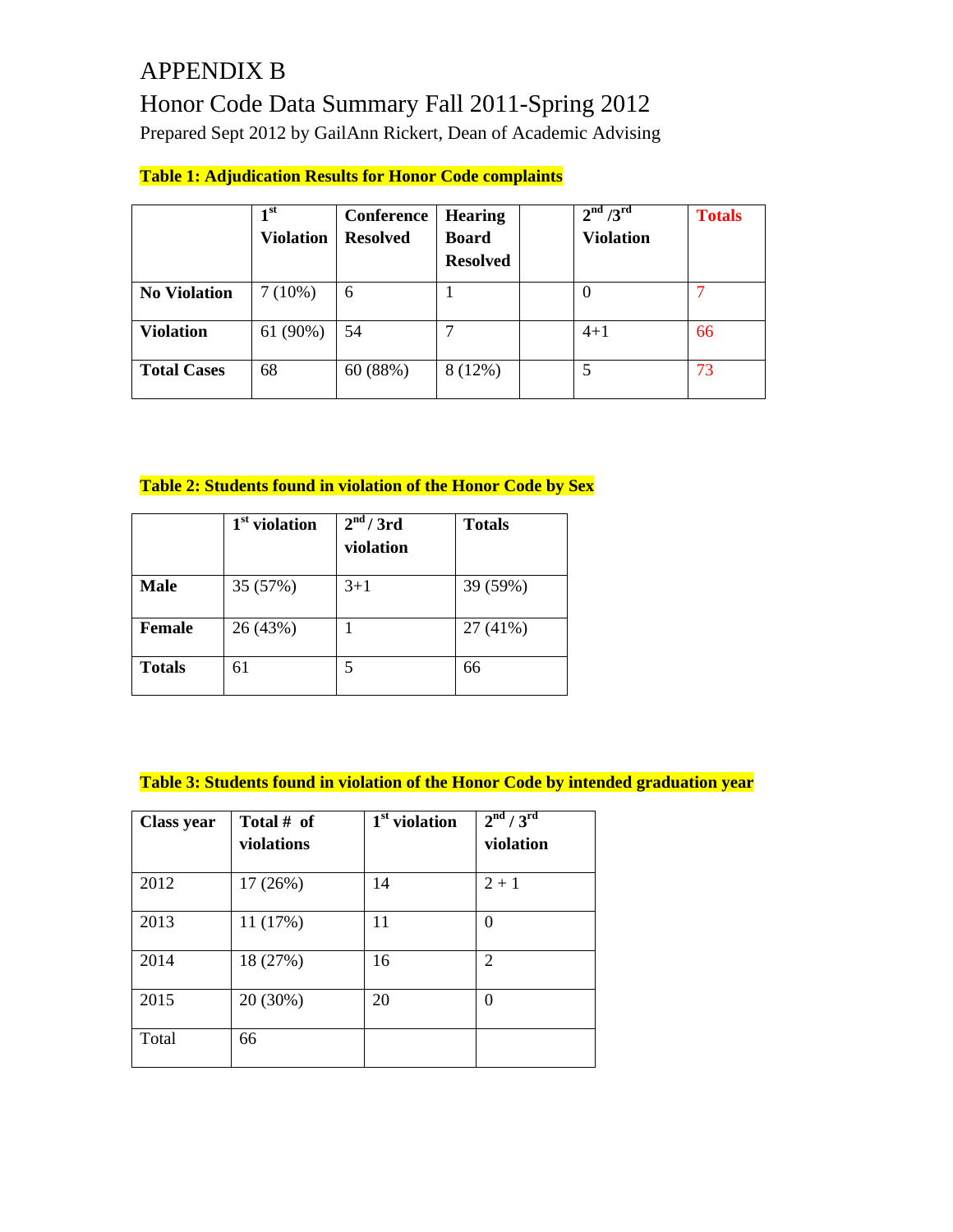| <b>Type of violation</b>                                      | 1 <sup>st</sup> violations | 2 <sup>nd</sup> / 3 <sup>rd</sup><br>violations |
|---------------------------------------------------------------|----------------------------|-------------------------------------------------|
| Plagiarism                                                    | 15                         | $1 + 1$                                         |
| $Checking-test - collaboration$ or<br>taking a student's work | 6                          |                                                 |
| Cheating/using unauthorized<br>materials /test or assignment  | 23                         | $\overline{2}$                                  |
| Cheating/unauthorized<br>collaboration/assignment             | 13                         |                                                 |
| Fabrication                                                   | 5                          | 1                                               |
| Forgery                                                       | $\mathbf{1}$               |                                                 |
| Lying                                                         | $\overline{2}$             |                                                 |
| Submitted previously graded work                              | $\mathbf{1}$               |                                                 |

#### **Table 4: Violation Type** (Note: some cases involve more than one kind of violation)

# **Table 5: Penalty Type** (Additional rehabilitative assignments may also have been required.)

| <b>Penalty Type</b>                                                 | 1 <sup>st</sup> violation | $2nd / 3rd$ violation |
|---------------------------------------------------------------------|---------------------------|-----------------------|
| Resubmit or Grade reduction<br>assignment/test                      | $\mathfrak{D}$            |                       |
| $0$ / F for assignment/test                                         | 22                        |                       |
| Final grade reduced 1/3 letter grade                                | $\mathfrak{D}$            |                       |
| Final grade reduced 1 full letter grade                             | $\mathbf{1}$              |                       |
| $0$ / F for assignment/test + final grade<br>reduced up to 10%      | 16                        |                       |
| D-for course                                                        | $\mathcal{R}$             |                       |
| F for course                                                        | 13                        | 1                     |
| Final Grade reduced/F for course $+1$<br><b>Semester Suspension</b> | $\mathbf{1}$              | $2 + 1$               |
| $F$ for course $+2$ Semesters Suspension                            |                           |                       |
| $F$ for course + Expulsion                                          |                           | $\mathbf{1}$          |
| Other—for violations not in courses                                 | 1                         |                       |